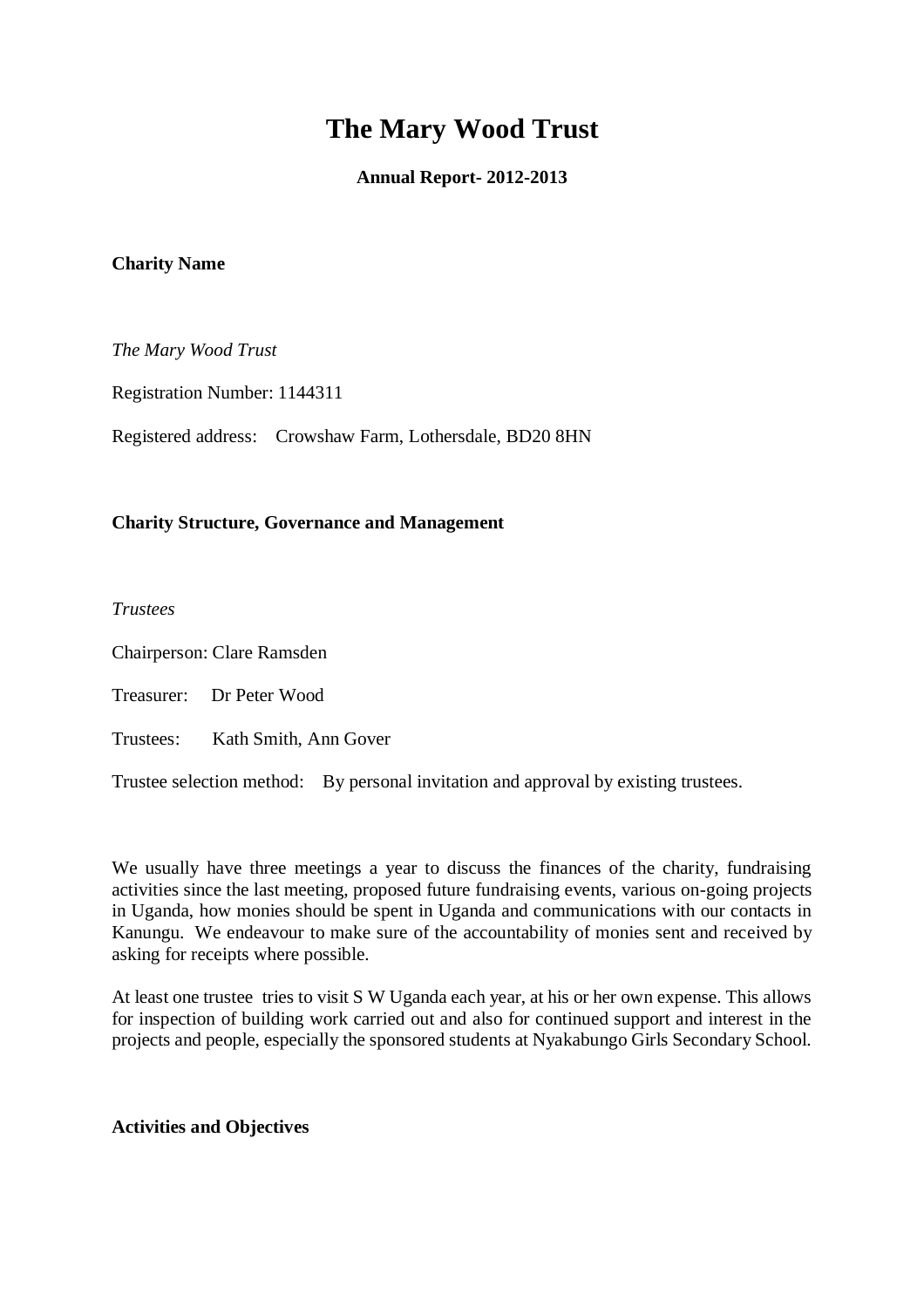#### *Aims and Objectives*

1.To provide scholarships for education and training with a view to improving disadvantaged young people's life skills and opportunities in Uganda.

2. To advance education and relieve poverty by providing sponsorship, training, funds or items for disadvantaged children, young people and those in need in Uganda.

 3. To develop facilities in Kinkiizi Diocese, Kanungu District, in particular at Nyakabungo Girls Secondary School and Ruth Memorial Nursery School, in order to achieve the aims outlined in 1 and 2 above.

# **Achievements and performance**

## *Activities over the past year*

At Ruth Memorial Nursery School we have been able to demolish old buildings and replace them with two new classrooms.

We have also been able to provide the maize for daily porridge for the 60 young children at RMNS and pay for 5 double wooden desks.

At Nyakabungo Girls Secondary School we have provided mosquito nets for all the new entrants to the school.

A project to build a sick bay at NGSS was launched with various fundraising activities planned. This was instigated after careful discussion with the governing body of the school. A generous donation from Wilmslow Churches Together Harvest Appeal was the driving force behind this launch.

A new project- B.O.B. campaign (providing **B**ags **O**f **B**asic necessities) was created by Jess and Emily Leigh and Lisa Butcher. Jess has been the main fundraiser for this, trying to achieve her target of £2000, so that all the girls at NGSS can have a bag of basic necessities.

The sponsorship programme at NGSS has shown more people interested in supporting individual girls and at the end of March the number of sponsored girls had grown to 18.

We have actively encouraged individuals to support the charity by setting up monthly standing orders. This gives a reliable source of regular income.

We have tried to encourage people where appropriate to Gift Aid their donations.

We have supported Justine Tuhiiriiwe, the acting headmistress of NGSS, to study for her masters degree in Education (Planning and Administration), which, once completed, will hopefully allow her to be confirmed in her position as headmistress.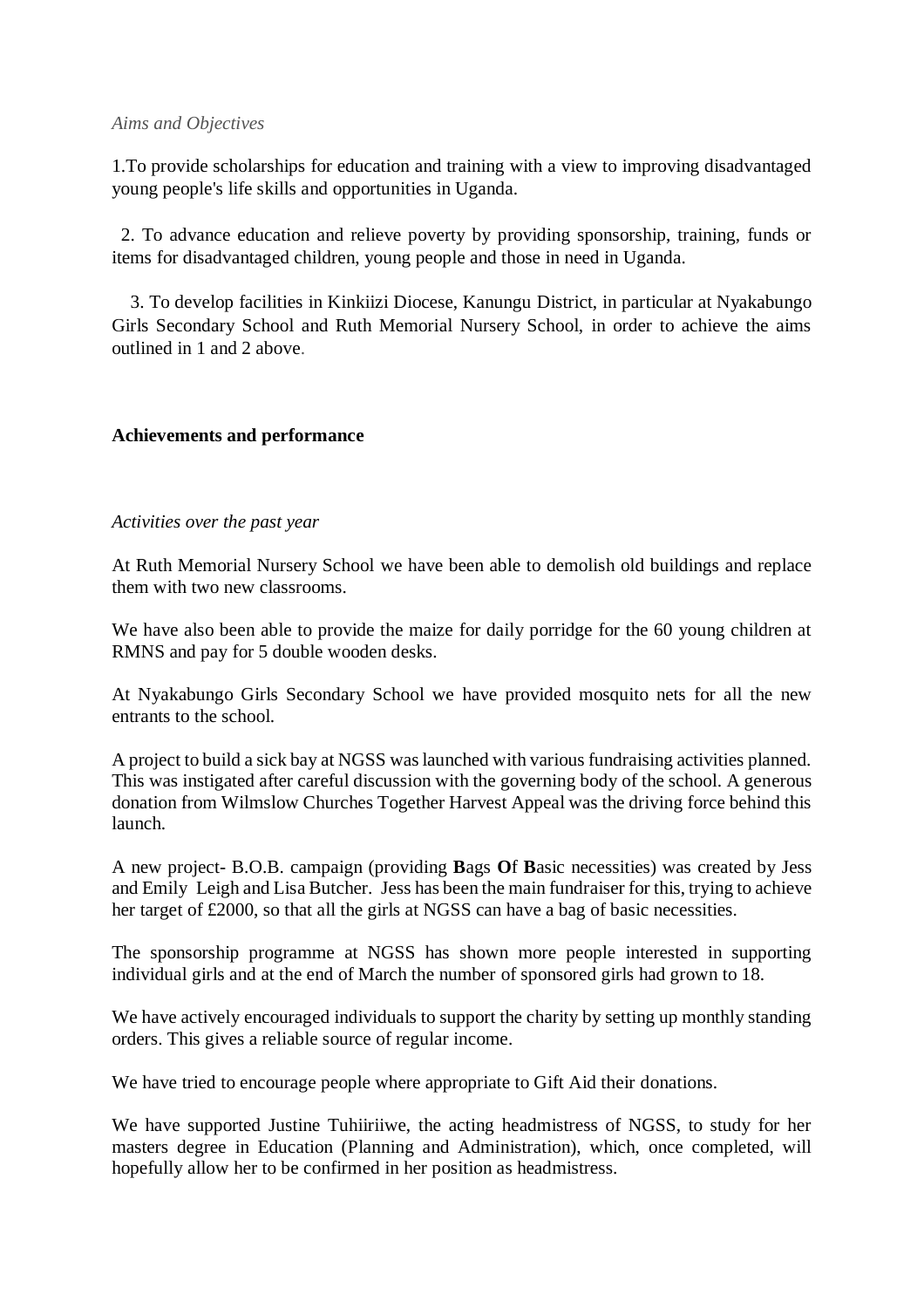The building of a new Female Staff House, which we are financing, has met with some delays due to the inefficiency of the contractor. We hope to resolve this problem as soon as possible.

The Dental Unit at Nyakatare Health Centre has been installed. This is not directly part of our aims and objectives but we have been able to channel gifts received especially for this project.

We have managed to give medical assistance to one young man who was brought to our attention last year. He was suffering from a growth on his left cheek and needed urgent medical intervention in Kampala and had no other means of support.

We were able to give a small financial contribution towards feeding some of the 3500 Congolese refugees who crossed the border into Kinkiizi Diocese to escape the fighting in the Congo.

## *Fundraising*

Kath Smith's sponsored skydive

Charity lunch in Bahrain

Garage sale in Bahrain

Lothersdale Lent lunches

Wilmslow Churches Together Harvest Appeal

Oliver Ramsden's sponsored half marathon

Craft and jewellery sale

## *Newsletters*

Two newsletters have been distributed to interested parties this year.

This is an important part of keeping supporters up to date with our activities in Uganda and to see where our money is being spent.

# **Financial Review**